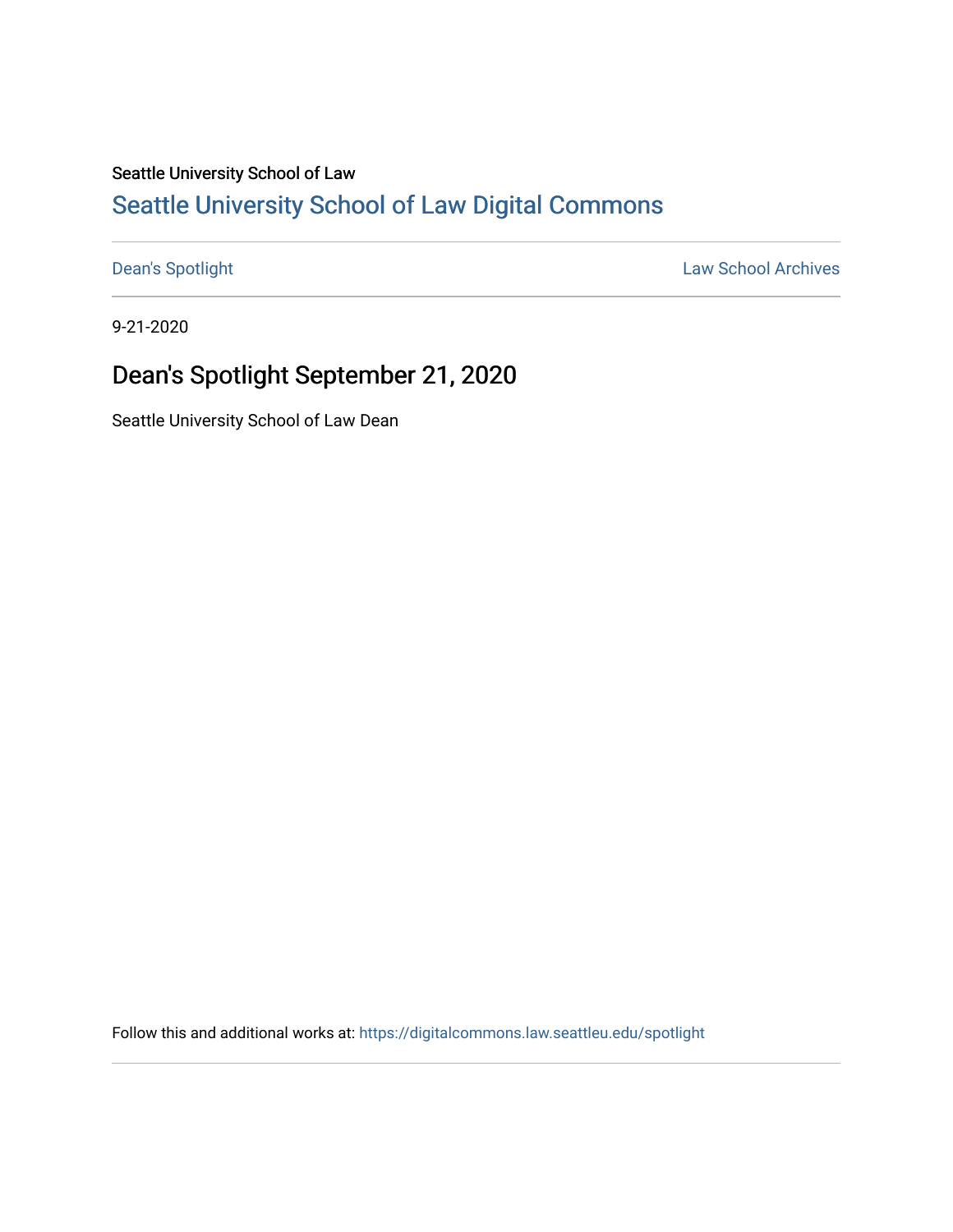# Dean's Spotlight

#### **September 21, 2020**

### **SEATTLE** UNIVERSITY **SCHOOL OF LAW**

### Upcoming Events

Visit the School of Law website for more [upcoming events.](https://nam02.safelinks.protection.outlook.com/?url=https%3A%2F%2Flaw.seattleu.edu%2Fcalendar%3Fview%3Dmonth&data=02%7C01%7Cspoorlaura%40seattleu.edu%7C575d414b422c46bce70a08d7ae64fea7%7Cbc10e052b01c48499967ee7ec74fc9d8%7C0%7C0%7C637169621116277174&sdata=pWA9QwpVEEU7tKyxjXgjJfkQ2TdDeEGf7q2KppbfjTg%3D&reserved=0)

Dear Colleagues,

I know that many of us spent the weekend mourning the passing of Justice Ruth Bader Ginsburg and reflecting on her extraordinary life and legacy. We are currently putting together a virtual program for the law school community that will feature Professors Ahrens, Coleman, Garden, and Siegel discussing RBG's legacy through the lens of her most impactful opinions. The program will be tomorrow, Tuesday, from 12:00-1:00; more information to follow. I realize it conflicts with the University Budget Forum that begins at 12:30, but we'll make sure to record our program for those who want to attend the budget session.

Best regards,

Annette

#### Publications

Jack Kirkwood's article, "Antitrust and Two-Sided Platforms: The Failure of *American Express*," was published by the *Cardozo Law Review*.

#### Other News

**Deborah Ahrens** was featured on [KNKX](https://www.knkx.org/post/professor-transparency-will-be-key-four-regional-police-agencies-get-new-leaders) in a piece about how the public's interest in transparency will affect local searches for police leaders.

**Robert Chang's** tweet was included in this [Bloomberg](https://nam02.safelinks.protection.outlook.com/?url=https%3A%2F%2Fnews.bloomberglaw.com%2Fus-law-week%2Foctober-online-bar-exams-spark-technology-privacy-concerns&data=02%7C01%7Cklecoze%40seattleu.edu%7Cc67a9cd252f944101c3608d85b625979%7Cbc10e052b01c48499967ee7ec74fc9d8%7C0%7C0%7C637359825247451273&sdata=lOjAMlYKa54v5D0QQziEReIickQdCpqL8EKRVl6SFlw%3D&reserved=0) piece about Florida's last-minute cancelation of the bar exam. He also spoke with The Seatt[le Times](https://nam02.safelinks.protection.outlook.com/?url=https%3A%2F%2Fwww.seattletimes.com%2Fseattle-news%2Fseattle-police-have-declared-riots-during-recent-protests-in-legal-terms-what-does-that-mean%2F&data=02%7C01%7Cklecoze%40seattleu.edu%7Cc67a9cd252f944101c3608d85b625979%7Cbc10e052b01c48499967ee7ec74fc9d8%7C0%7C0%7C637359825247461273&sdata=IGR1JYG6vOYFCsn1m%2B9mtR1trJDBtGZZoQkeDVpiDbQ%3D&reserved=0) about the legal implications of declaring a protest a riot.

Annette Clark's letter to the Washington Supreme Court requesting a diploma privilege for 2020 bar exam takers was quoted in this [Spokesman-Review](https://nam02.safelinks.protection.outlook.com/?url=https%3A%2F%2Fwww.spokesman.com%2Fstories%2F2020%2Fjul%2F30%2Fhundreds-become-lawyers-in-washington-state-withou%2F&data=02%7C01%7Cklecoze%40seattleu.edu%7Cc67a9cd252f944101c3608d85b625979%7Cbc10e052b01c48499967ee7ec74fc9d8%7C0%7C0%7C637359825247471268&sdata=CVvX6Fq%2FTEsHo%2FmAUT9xluIUwbgm6wlNCGUXHgYM73Y%3D&reserved=0) article.